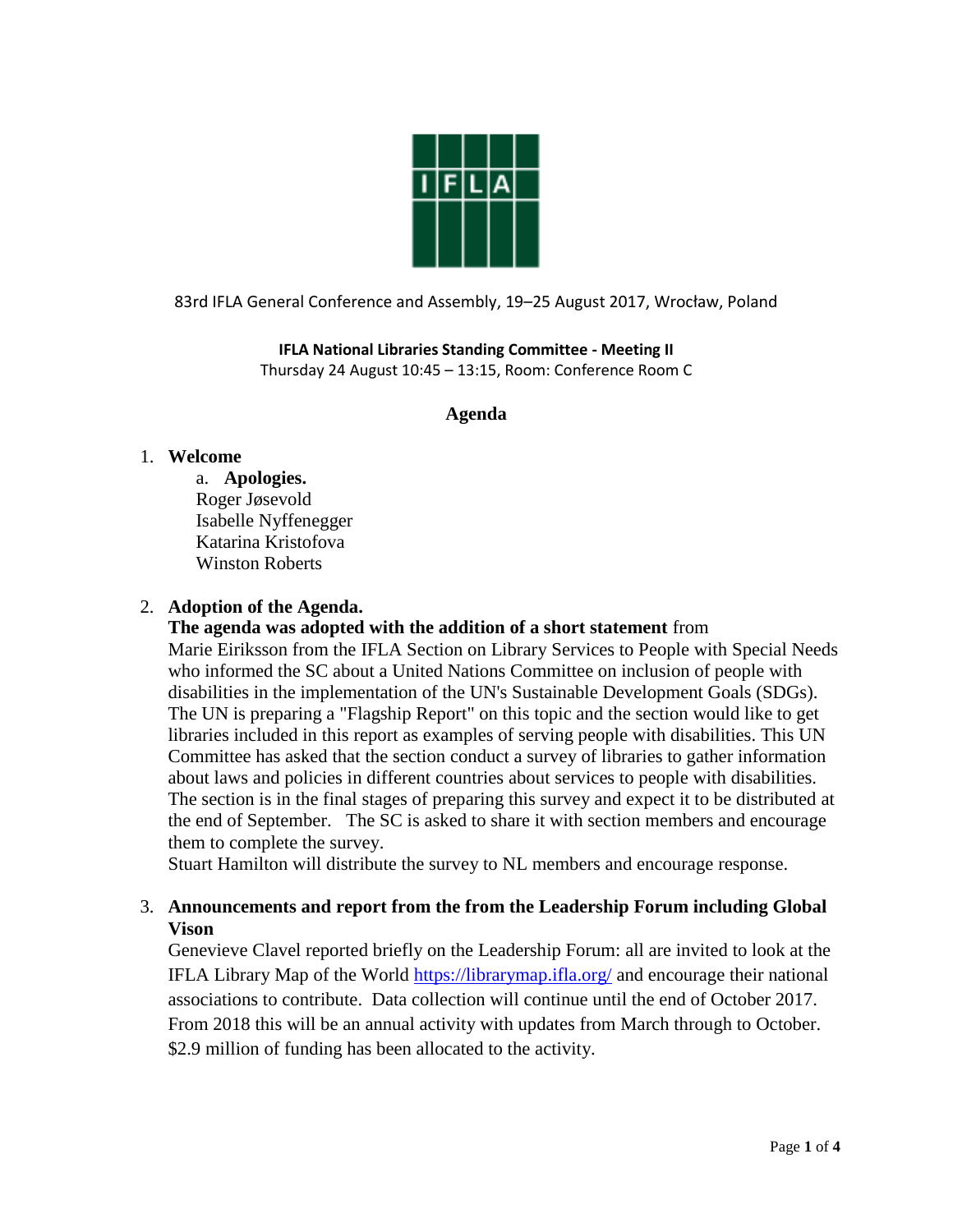The IFLA membership survey will be launched in the  $4<sup>th</sup>$  quarter 2017 aiming to understand more about member engagement, topics of member interest, member motivation and contributions.

Sections are asked to encourage more participation from members in Latin America and Africa.

## 4. **Report from the Open session on Web archiving**

Guy Berthiaume reported that the session had been very successful with good attendance.

5. **Report from the special interest group meetings - Library Information and Policy SIG [NOIR SIG will take place after SC II]**

Rocky Ralebipi-Simela reported on a successful, well-attended session. SC members agreed that it had been useful. The question remains on how to follow up on the results of the survey (see Minutes SC I)

## 6. **Report from the CDNL**

Guy Berthiaume reported that delegates at CDNL also voted on the Global Vision, with similar results to those from the SC discussion. A round table on digital unification was held, with examples from Poland on the challenge of 'reunifying materials from when there was no Poland', New Zealand and Maori collections and France on how they digitize for other countries.

Faculty from Finland explained how they use NL material in their research and regretted that much is still in silos: the challenge for NLs is to improve access. The new chair of CDNL is Lily Knibbeler, head of the KB NL

## 7. **Report on the first meeting on digital unification**

Guy Berthiaume has been elected chair of the group. During the first meeting, members reviewed the terms of reference and decided that one of the goals should be to provide templates (in the plural) for Memoranda of Understanding as there is no universal model. Members of the SC are asked to provide case studies and documents where possible.

## 8. **Activities and actions for 2018**

The follow-up to the NL survey needs to be clarified. Both SIGs will continue and propose a session. For the NL session see point 9 below. The Information coordinator will investigate ways to engage SC and section members. All SC members will be invited to join an area on basecamp to share documents and ideas.

# 9. **National Library Section´s program at IFLA 2018. General theme: Transform Libraries. Transform Societies**

i. Report from planning group

The planning group suggested the topic of marketing national libraries in a connected world. SC members proposed a number of other topics: use of social media to promote NL services; case studies for the how and why of collecting, preserving and using (for research) social media (e.g. twitter, blogs, facebook) in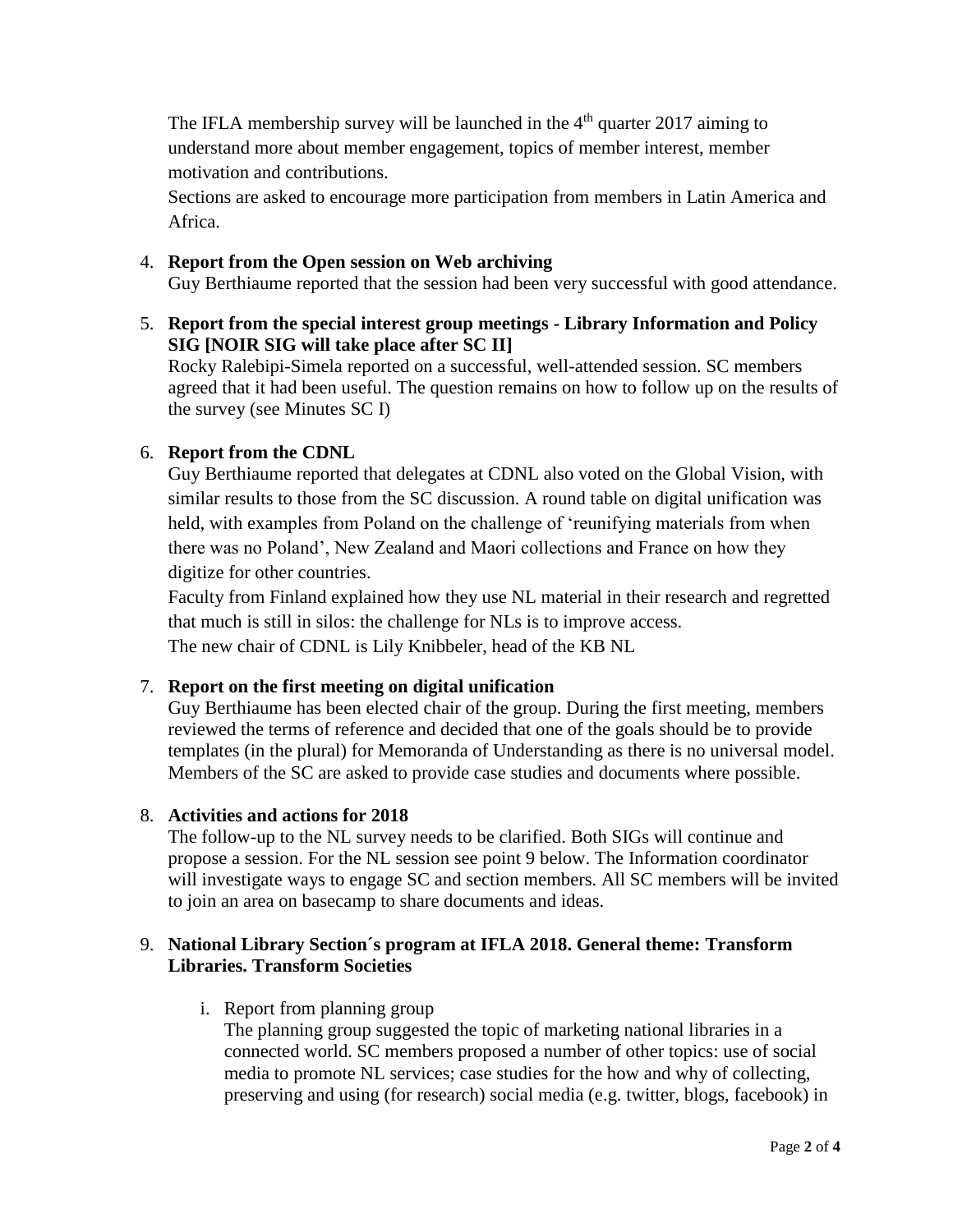a cross-border environment, including the legislation in different countries, and the right to be forgotten, and the role of NLs; the needs of the research community – how to create and sustain partnerships between NLs and the community. No topic was formally adopted, the section will request a 2 hour session by the October deadline and clarify the topic by the end of the year, in discussion as well with CDNL.

- ii. SIG programmes : tbd
- iii. Discussion see above

#### 10. **Any other business**

There was no other business.

**Chair**: Guy Berthiaume **Secretary**: Genevieve Clavel **Information Officer**: Stuart Hamilton

#### **Members, current, including conveners and corresponding members**

Renate Gömpel Hans Jansen Angela Maria Monteiro Bettencourt Katarzyna Ślaska Mark Sweeney Katharina Berberweil Melita Ambrožič Jaesun Lee Liisa Savolainen Stuart Hamilton Lars Ilshammar Elsa Barber Kristel Veimann

#### **Observers**

Matilda Johnson Sohair Wastawy Mireille Laforce Bill Macnaught Sophie Van de Pomtseefe Aina O'Lennie Pablo Mora Rocky Ralebipi-Simela Francesco Manganiello

**Apologies** Katarina Kristofova